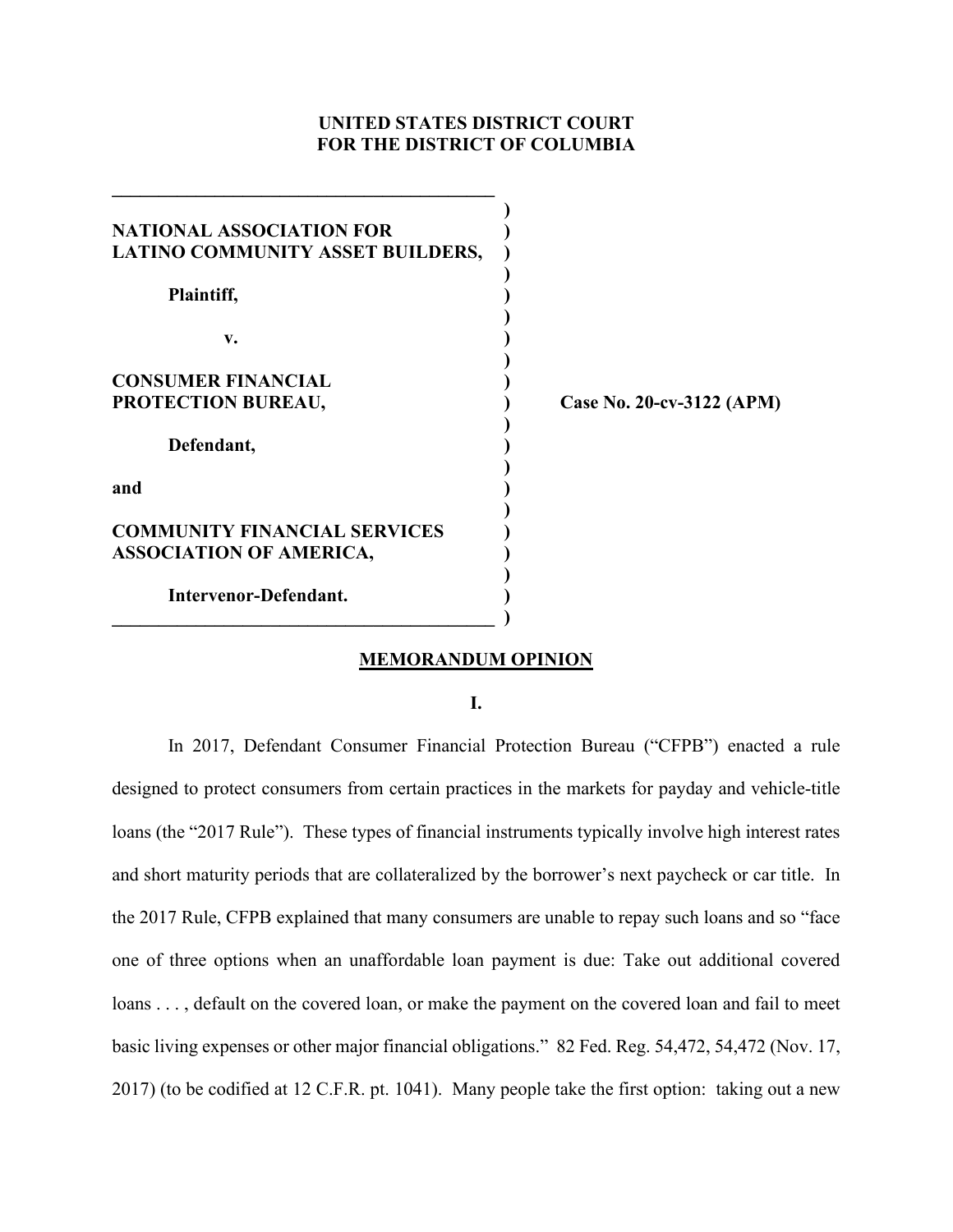loan to repay or reduce the old one. As a result, "a substantial population of consumers ends up in extended loan sequences of unaffordable loans." *Id.* Among other key provisions, the 2017 Rule would prohibit the practice of no-underwriting lending, in which lenders offer loans without first assessing whether prospective borrowers can repay them. But in 2020, before the rule became effective and after CFPB had transitioned to new leadership, CFPB revoked key provisions of the 2017 Rule (the "2020 Repeal Rule"), preventing some of its core elements from going into place including, notably, the prohibition on no-underwriting lending.

Plaintiff National Association for Latino Community Asset Builders ("NALCAB") filed this action challenging the 2020 Repeal Rule's revocation of the planned prohibition on nounderwriting lending. NALCAB is a "nonprofit[] membership association of mission-driven community and economic development organizations that serve diverse Latino communities" across the country. First Am. Compl. for Declaratory & Injunctive Relief, ECF No. 26 [hereinafter First Am. Compl.],  $\P$  6. It "works to strengthen the economy by advancing economic mobility in Latino communities." *Id.* NALCAB brought this action because, it says, the 2020 Repeal Rule "makes NALCAB's work more difficult": "[a]s a result of the no-underwriting lending permitted by the Repeal Rule and the harms that such lending causes, organizations creating and strengthening financial capability programs need more assistance from NALCAB[] to be able to help families avoid or address unaffordable payday and title loans." *Id.* ¶ 7.

Now before the court are two motions to dismiss: one filed by the CFPB and the other filed by Intervenor-Defendant Consumer Financial Services Association of America ("CFSA").<sup>1</sup> Def. CFPB's Mot. to Dismiss Pl.'s Am. Compl. for Lack of Subject-Matter Jurisdiction, ECF No. 32 [hereinafter CFPB's Mot.]; Intervenor-Def. CFSA's Mot. to Dismiss, ECF No. 33 [hereinafter

<sup>&</sup>lt;sup>1</sup> The court granted CFSA's motion to intervene in January 2021. Minute Order, Jan. 18, 2021.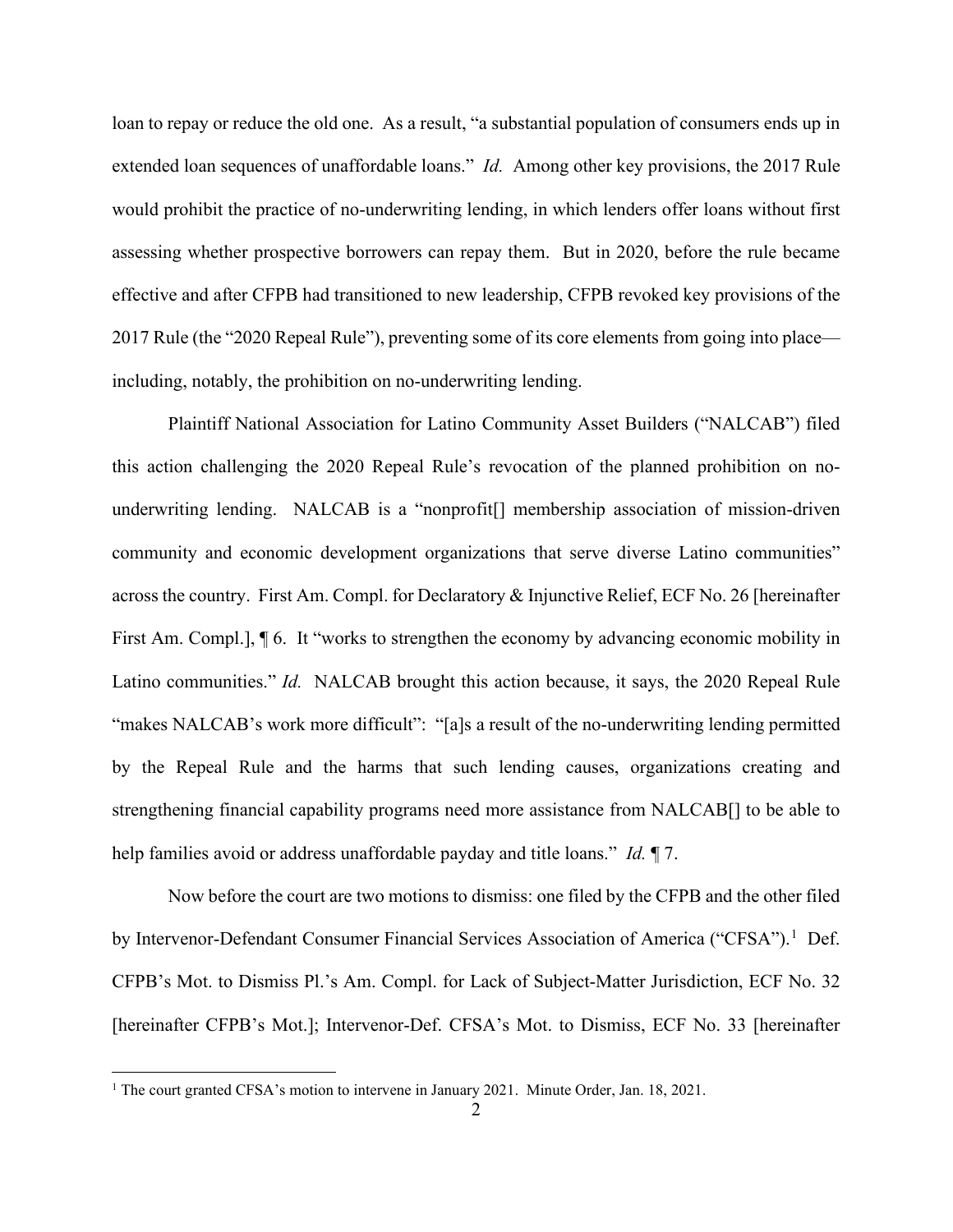CFSA's Mot.].<sup>2</sup> Both CFPB and CFSA urge the court to dismiss this action for lack of standing. CFPB focuses its arguments on the injury requirement for Article III standing; CFSA joins those arguments and raises an additional argument regarding redressability. For the reasons that follow, the court grants the motions.

### **II.**

A motion to dismiss for lack of standing is properly considered under Rule 12(b)(1), as lack of standing is a "defect[] in subject matter jurisdiction." *Haase v. Sessions*, 835 F.2d 902, 906 (D.C. Cir. 1987); *M.J. v. District of Columbia*, 401 F. Supp. 3d 1, 7–8 (D.D.C. 2019). When deciding a motion under Rule 12(b)(1), a court must accept all well-pleaded factual allegations in the complaint as true. *See Jerome Stevens Pharms., Inc. v. FDA.*, 402 F.3d 1249, 1253 (D.C. Cir. 2005). Because the court has "an affirmative obligation to ensure that it is acting within the scope of its jurisdictional authority," however, the factual allegations in the complaint "will bear closer scrutiny in resolving a 12(b)(1) motion than in resolving a 12(b)(6) motion for failure to state a claim." *Grand Lodge of the Fraternal Order of Police v. Ashcroft*, 185 F. Supp. 2d 9, 13–14 (D.D.C. 2001) (internal quotation marks omitted). To that end, the court may consider "such materials outside the pleadings as it deems appropriate to resolve the question whether it has jurisdiction to hear the case." *Scolaro v. D.C. Bd. of Elections & Ethics*, 104 F. Supp. 2d 18, 22 (D.D.C. 2000). Thus, "where necessary, the court may consider the complaint supplemented by undisputed facts evidenced in the record, or the complaint supplemented by undisputed facts plus the court's resolution of disputed facts." *Coal. For Underground Expansion v. Mineta*, 333 F.3d 193, 198 (D.C. Cir. 2003) (internal quotation marks omitted).

<sup>&</sup>lt;sup>2</sup> CFPB filed an initial motion to dismiss, Mot. to Dismiss for Lack of Subject Matter Jurisdiction, ECF No. 15, which the court denied as moot after NALCAB filed its First Amended Complaint, the operative complaint here. First Am. Compl.; Minute Order, Feb. 3, 2021.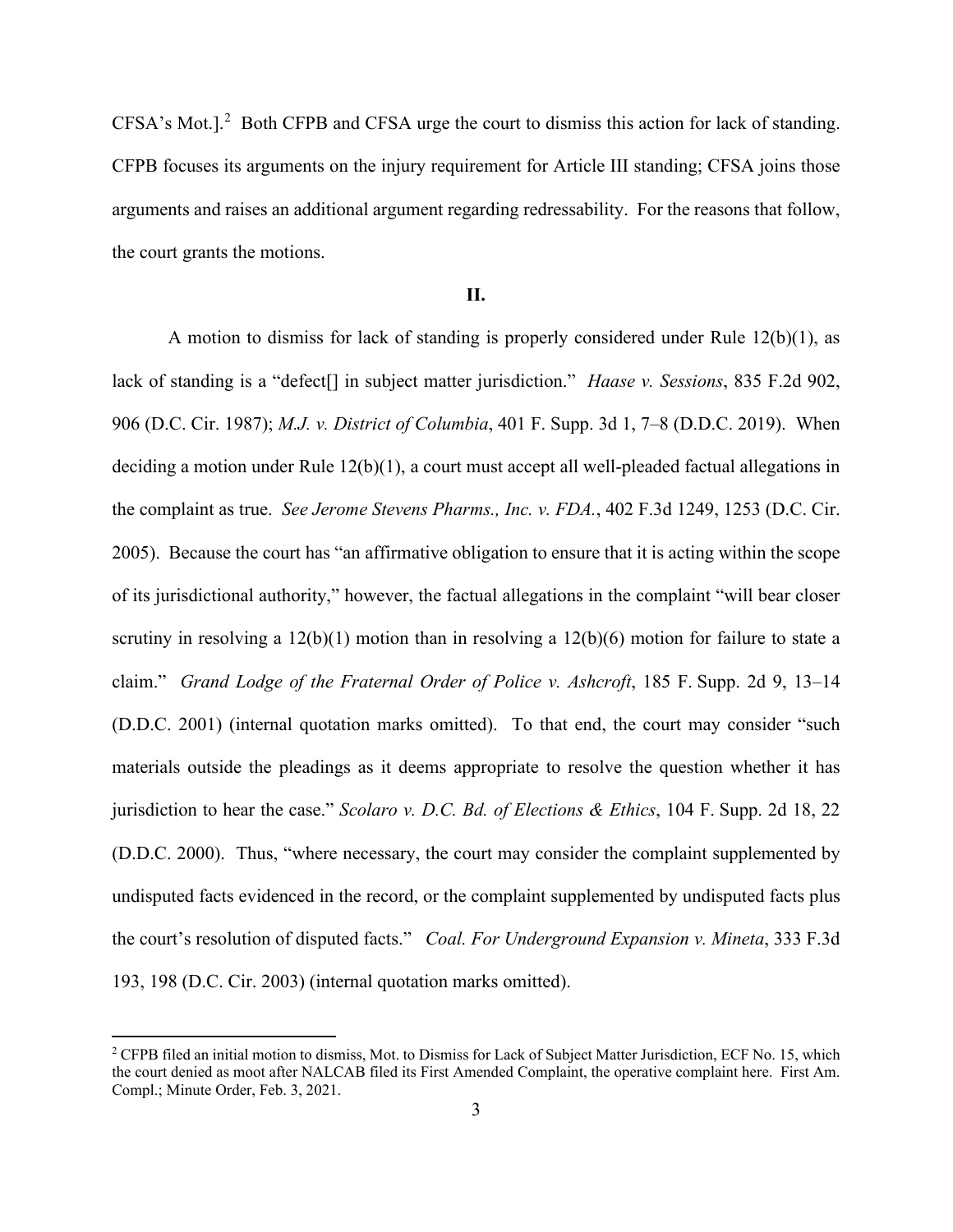As the party bringing suit, NALCAB bears the burden of establishing standing. *Attias v. Carefirst, Inc.*, 865 F.3d 620, 625 (D.C. Cir. 2017). At the motion-to-dismiss stage, "plaintiffs are required only to state a plausible claim that each of the standing elements is present." *Id.*  (emphasis omitted) (internal quotation marks omitted). NALCAB asserts both organizational standing on its own behalf and associational standing on behalf of its members. *See* First Am. Compl. ¶¶ 6–9; Pl.'s Combined Opp'n to Def.'s Mot. & Intervenor-Def.'s Mot., ECF No. 35 [hereinafter Pl.'s Opp'n], at 14, 21. The court will consider each in turn.

#### **A.**

If an organization "claims standing . . . on its own behalf, . . . it must make the same showing required of individuals: an actual or threatened injury in fact that is fairly traceable to the defendant's allegedly unlawful conduct and likely to be redressed by a favorable court decision." *Am. Soc'y for the Prevention of Cruelty to Animals v. Feld Ent., Inc.*, 659 F.3d 13, 24 (D.C. Cir. 2011). An injury in fact must be "concrete," "particularized," and "actual or imminent." *Food & Water Watch, Inc. v. Vilsack*, 808 F.3d 905, 914 (D.C. Cir. 2015) (internal quotation marks omitted). To demonstrate such an injury, organizational plaintiffs must show "more than simply a setback" to their "abstract social interests" or a "frustration of [their] purpose." *Havens Realty Corp. v. Coleman*, 455 U.S. 363, 379 (1982); *Food & Water Watch*, 808 F.3d at 919. The D.C. Circuit applies a two-part test to evaluate whether an organization's alleged injury is cognizable: First, the challenged conduct must have "injured the organization's interests," and second, the organization must have "used its resources to counteract that harm." *PETA v. U.S. Dep't of Agric.*, 797 F.3d 1087, 1094 (D.C. Cir. 2015) (internal quotation marks omitted).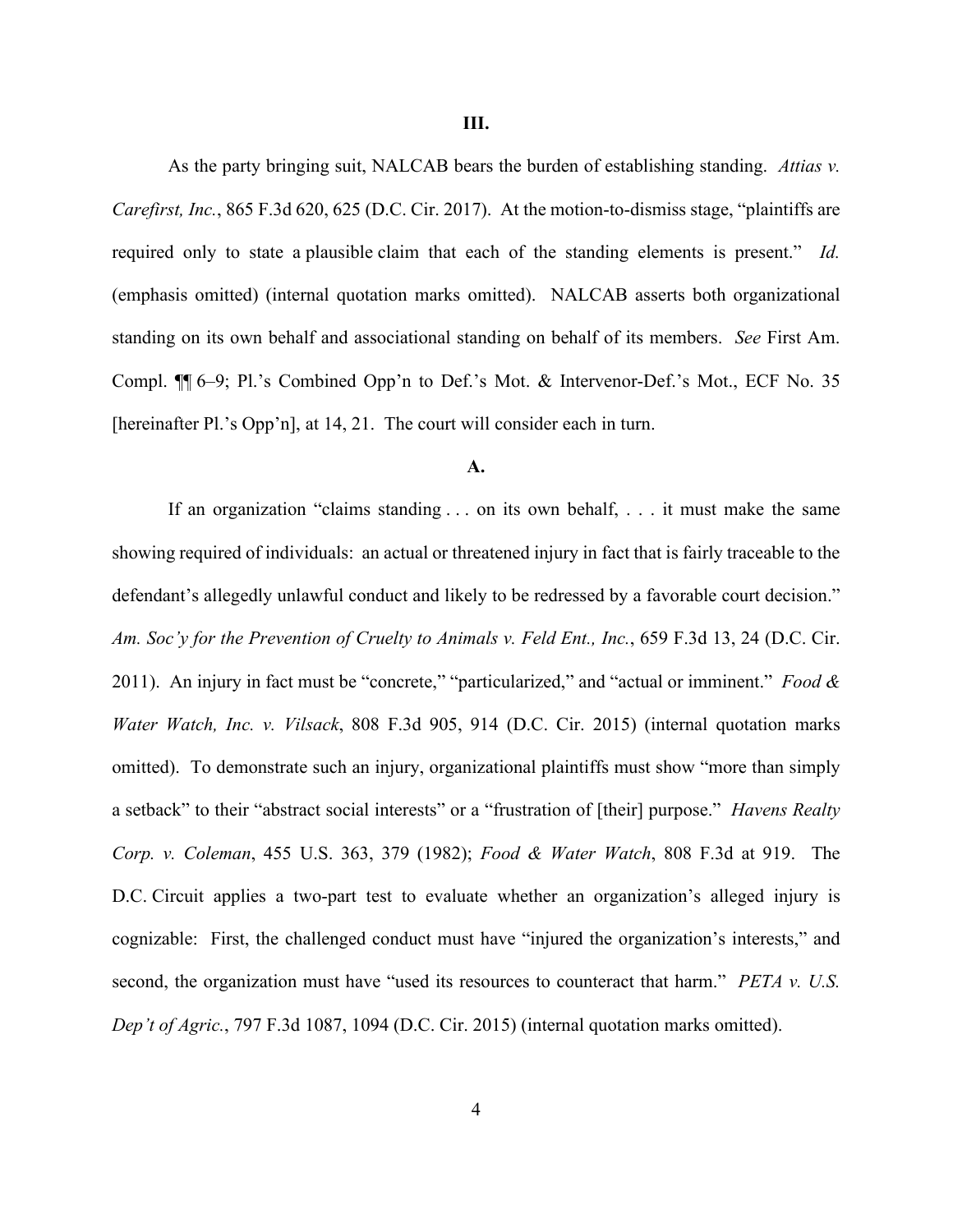For the first step of the inquiry, the question is whether "the defendant's conduct perceptibly impaired the organization's ability to provide services"—that is, whether the challenged "conduct causes an inhibition of the organization's daily operations." *Food & Water Watch*, 808 F.3d at 919 (internal quotation marks and alteration omitted). NALCAB's account of its injury is as follows: NALCAB assists its member organizations in developing financialcapability programs, which "aim to enable families to reduce debt, increase savings, build credit, and ultimately, to thrive financially, by being able to meet immediate financial needs, build assets for the future[,] and create intergenerational wealth." Pl.'s Opp'n at 21 (internal quotation marks omitted); Pl.'s Opp'n, Decl. of Fernando Garcia, ECF No. 35-1 [hereinafter Garcia Decl.], ¶ 10. According to NALCAB, payday loans "threaten consumers' abilities even to stabilize their finances" by "push[ing] borrowers into reborrowing cycles"; when that happens, "organizations serving those consumers need *additional* capability[] to be able to help their clients avoid or address the harms caused by such lending." Pl.'s Opp'n at 21. They therefore "seek extra training and technical assistance from NALCAB on strategies specific to such loans," and NALCAB must "devote more time . . . to planning and delivering training on such topics" and "provide more technical assistance than it would otherwise." *Id.* at 21–22. In addition, according to NALCAB, "no-underwriting lending reduces the effectiveness of NALCAB's other services" because "[w]ithout strategies to address unaffordable payday and title loans, NALCAB grantees serving communities struggling with such loans cannot effectively use NALCAB's grants to build strong programs." *Id.* at 22. That is because "consumers trapped in unaffordable payday or title loans generally need to address those loans *first*" and so "organizations may not be able to implement other programs fully *until* they have strategies to help clients find a way out of payday or title debt." *Id.* So, in short, NALCAB claims that the 2020 Repeal Rule impairs its financial-capability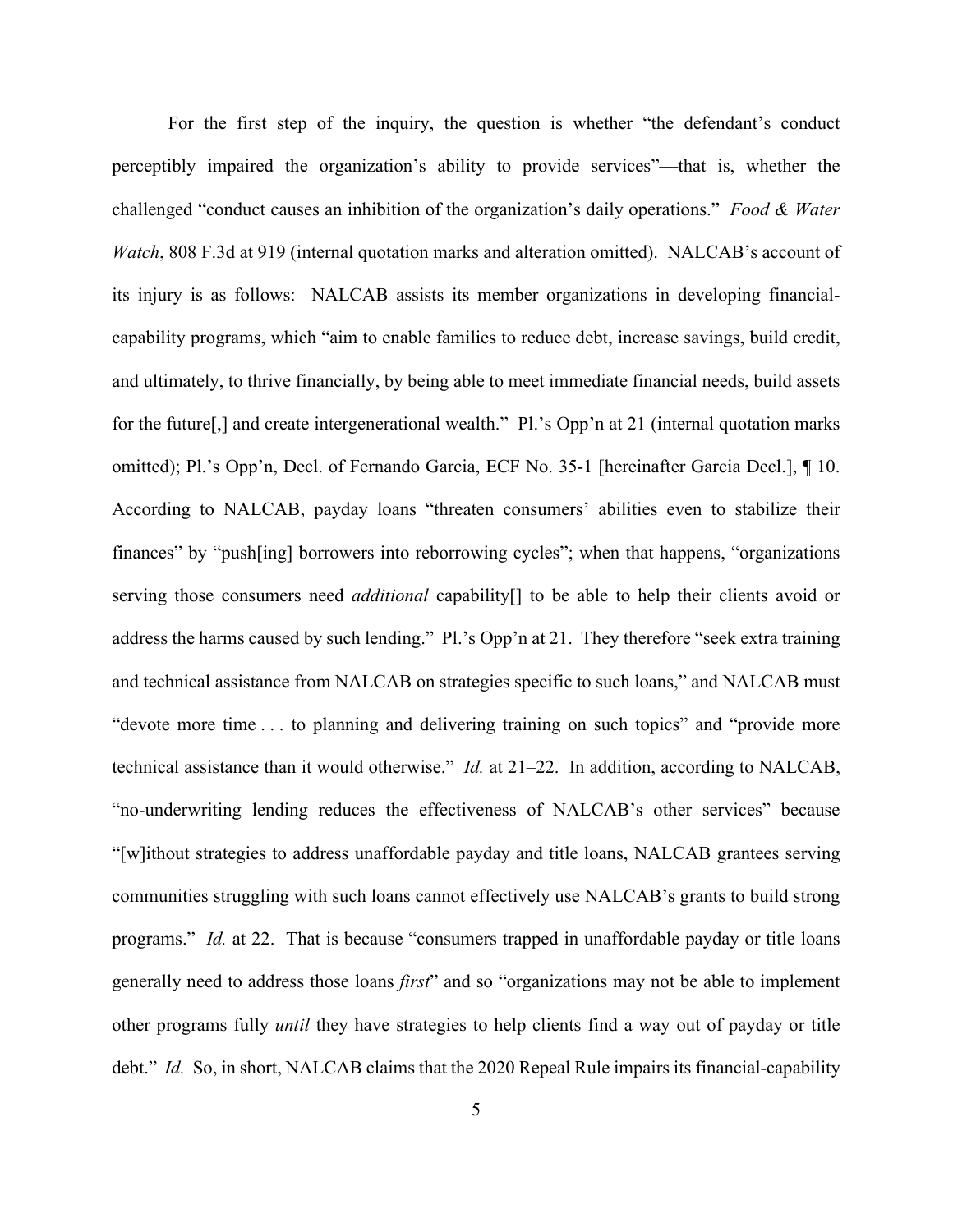services "by increasing organizations' need for NALCAB services and reducing the effectiveness of other NALCAB efforts." *Id.* at 21.

This account of the 2020 Repeal Rule's impact on NALCAB does not establish a "concrete and demonstrable injury to its activities." *Env't Working Grp. v. U.S. Dep't of Agric*, 301 F. Supp. 3d 165, 170–71 (D.D.C. 2018) (internal quotation marks and alteration omitted). NALCAB's account of the harm it has experienced because of the 2020 Repeal Rule does not extend beyond "mere diversion of resources to advance the [organization's] advocacy mission," which is "insufficient to confer standing." *Weingarten v. Devos*, 468 F. Supp. 3d 322, 334 (D.D.C. 2020); *see also New Eng. Anti-Vivisection Soc'y v. U.S. Fish & Wildlife Serv.*, 208 F. Supp. 3d 142, 167 (D.D.C. 2016) ("The D.C. Circuit has made clear that such budgetary choices merely reflect shifting priorities regarding the expenditure of resources on advocacy[]  $\dots$  " (internal quotation marks omitted)). Stated simply, NALCAB's asserted injury is that member organizations need more training and technical assistance from NALCAB than they would without the 2020 Repeal Rule (that is, with the 2017 Rule in place)—and that NALCAB must expend its resources accordingly. But NALCAB's "allegation that it has had to redirect its resources from other projects . . . confuses the two prongs of the injury-in-fact inquiry." *Id.* (internal quotation marks omitted). Expenditure of resources in response to agency action alone is not enough to establish a cognizable injury because it leaves step one of the inquiry unanswered. Case law in this Circuit makes clear that there must be a separate perceptible impairment of the organization's ability to provide services—something that makes it more difficult for the organization to conduct its activities. *See Food & Water Watch,* 808 F.3d at 921; *Weingarten*, 468 F. Supp. 3d at 334; *New Eng. Anti-Vivisection Soc'y*, 208 F. Supp. 3d at 167. NALCAB has not plausibly alleged such an impairment.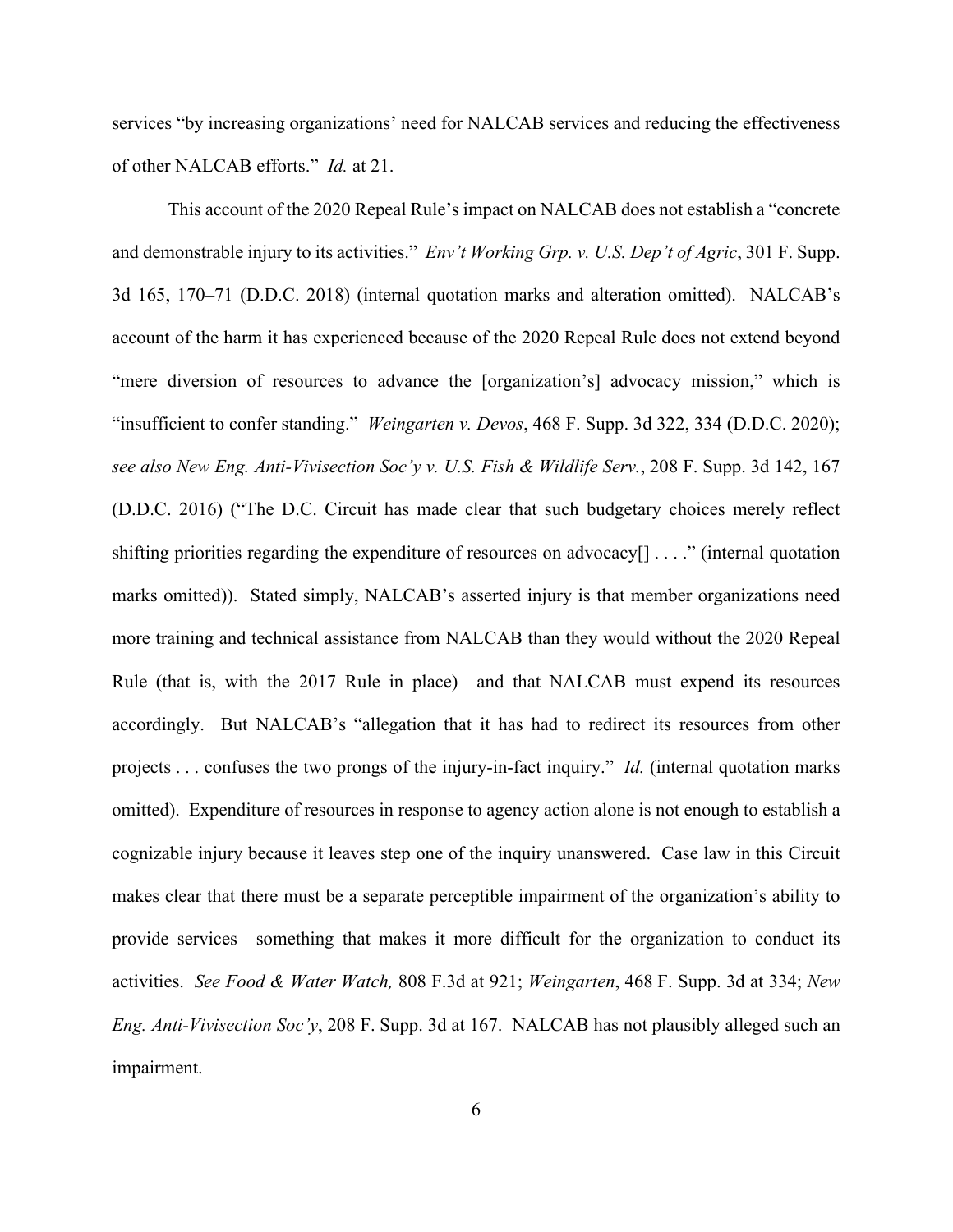The D.C. Circuit's opinion in *Food & Water Watch* is instructive. In that case, the plaintiff organization asserted that it had standing to challenge a rule establishing new—and in the organization's view, less safe—poultry-inspection procedures because the rule meant the organization "would have to increase the resources that it spen[t] on educating the general public and its members" about the impact of the new rule on poultry safety. 808 F.3d at 920. This, the D.C. Circuit held, was inadequate to establish a cognizable injury, because the organization had not made any allegations "indicat [ing] that [the plaintiff's] organizational activities [had] been perceptibly impaired in any way." *Id.* at 921. The organization did not allege, for example, that the rule "limit[ed] its ability to seek redress for a violation of law" or "restrict[ed] the flow of information that [the organization] uses to educate its members." *Id.* 

Like the plaintiff organization in *Food & Water Watch*, NALCAB attempts to demonstrate an injury to its activities through an increase in educational efforts that it attributes to the challenged rule. Specifically, NALCAB alleges that implementation of the 2020 Repeal Rule will require it to continue expending resources educating its member organizations and their staff about issues related to no-underwriting lending. First Am. Compl. ¶ 8. Such a theory of cognizable injury to support organizational standing is squarely foreclosed by numerous cases within this Circuit. *See Food & Water Watch*, 808 F.3d at 921; *see also, e.g.*, *Nat'l Taxpayers Union, Inc. v. United States*, 68 F.3d 1428, 1434 (D.C. Cir. 1995); *Env't Working Grp*., 301 F. Supp. 3d at 172 (concluding that an organization's use of resources to educate its members and others does not perceptibly impair its activities); *Ctr. for Responsible Sci. v. Hahn*, 809 F. App'x 10, 12 (D.C. Cir. 2020).

NALCAB's attempt to distinguish *Food & Water Watch* is not persuasive. NALCAB states, in circular fashion, that the D.C. Circuit concluded that the plaintiff lacked standing "not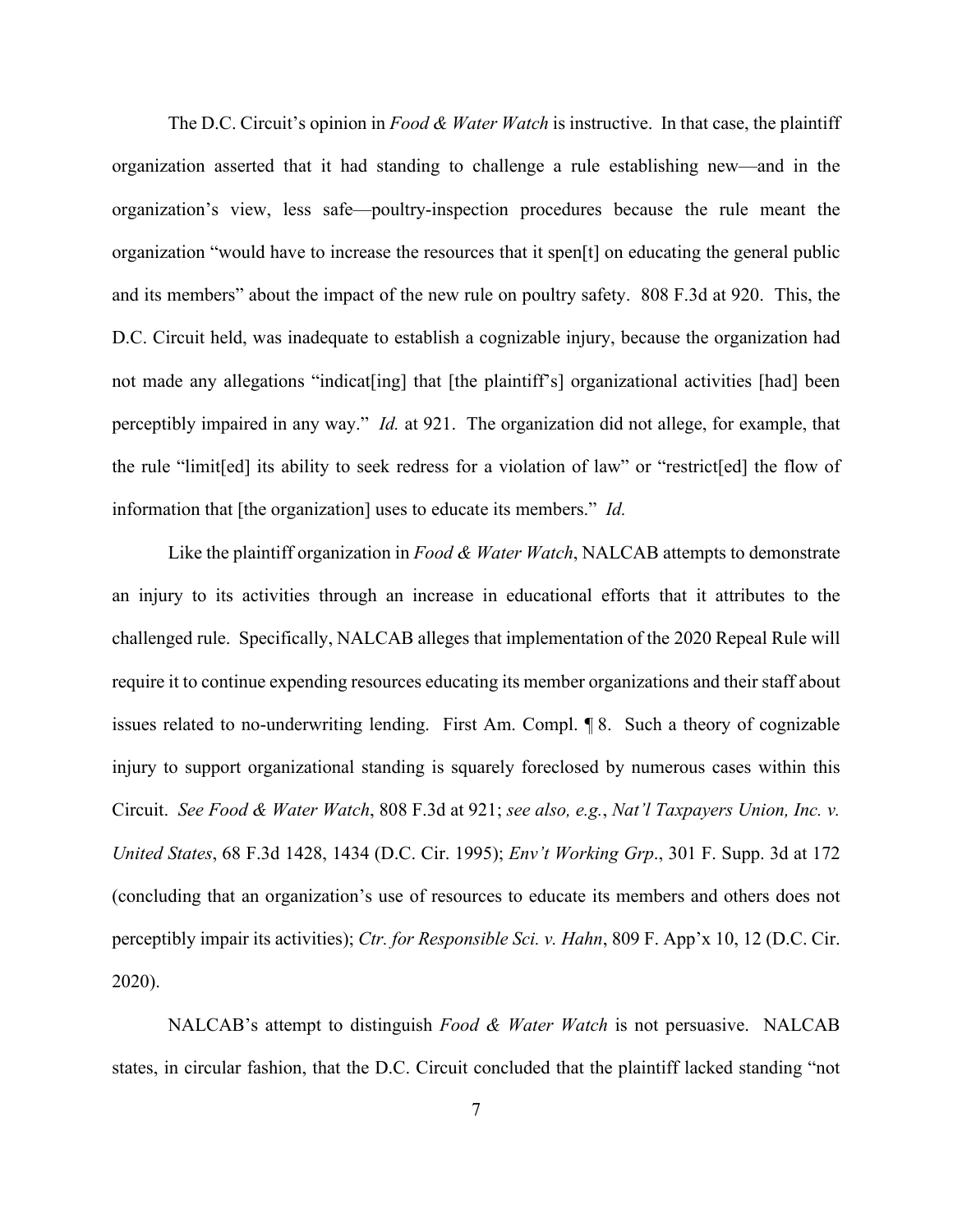because [it was] spending money on education" but because "plaintiff[] failed to show [its] services were impaired." Pl.'s Opp'n at 25. But then why did the D.C. Circuit conclude that the plaintiff had failed to show its services were impaired? The answer, of course, is that it was because the plaintiff had alleged only an increase in its educational efforts and not a concrete way in which the challenged rule made it more difficult for the plaintiff organization to engage in those efforts. *Food & Water Watch*, 808 F.3d at 921. The court noted the distinction between "organizations that allege that their activities have been impeded from those that merely allege that their mission has been compromised" and, implicitly, placed the plaintiff in the latter category. *Id.*  at 919 (internal quotation marks omitted). NALCAB, based on its pleadings and declarations, belongs in the same category.

NALCAB seeks refuge in *PETA v. USDA*, but that case does not stand for the general proposition that increased educational expenditures qualify as a cognizable organizational injury. Rather, the critical facts in that case were that the challenged action cut off the plaintiff's avenue for redress of bird mistreatment and denied access to information that the plaintiff could use to raise public awareness. 797 F.3d at 1095; *see Citizens for Responsibility & Ethics in Wash. v. U.S. Off. of Special Couns.*, 480 F. Supp. 3d 118, 130–31 (D.D.C. 2020) (reading *PETA* to hinge on allegations that the challenged agency action limited redress and access to information); *Ctr. for Biological Diversity v. Bernhardt*, 442 F. Supp. 3d 97, 109 (D.D.C. 2020) (same); *Ctr. for Democracy & Tech. v. Trump*, No. 20-cv-1456 (TNM), 2020 WL 7318008, at \*5 (D.D.C. Dec. 11, 2020) (same).

NALCAB also relies on *Fair Employment Council of Greater Washington, Inc. v. BMC Marketing Corp.*, 28 F.3d 1268 (D.C. Cir. 1994), and *Spann v. Colonial Village, Inc.*, 899 F.2d 24 (D.C. Cir. 1990), to argue that "[t]he D.C. Circuit . . . has repeatedly held that organizations have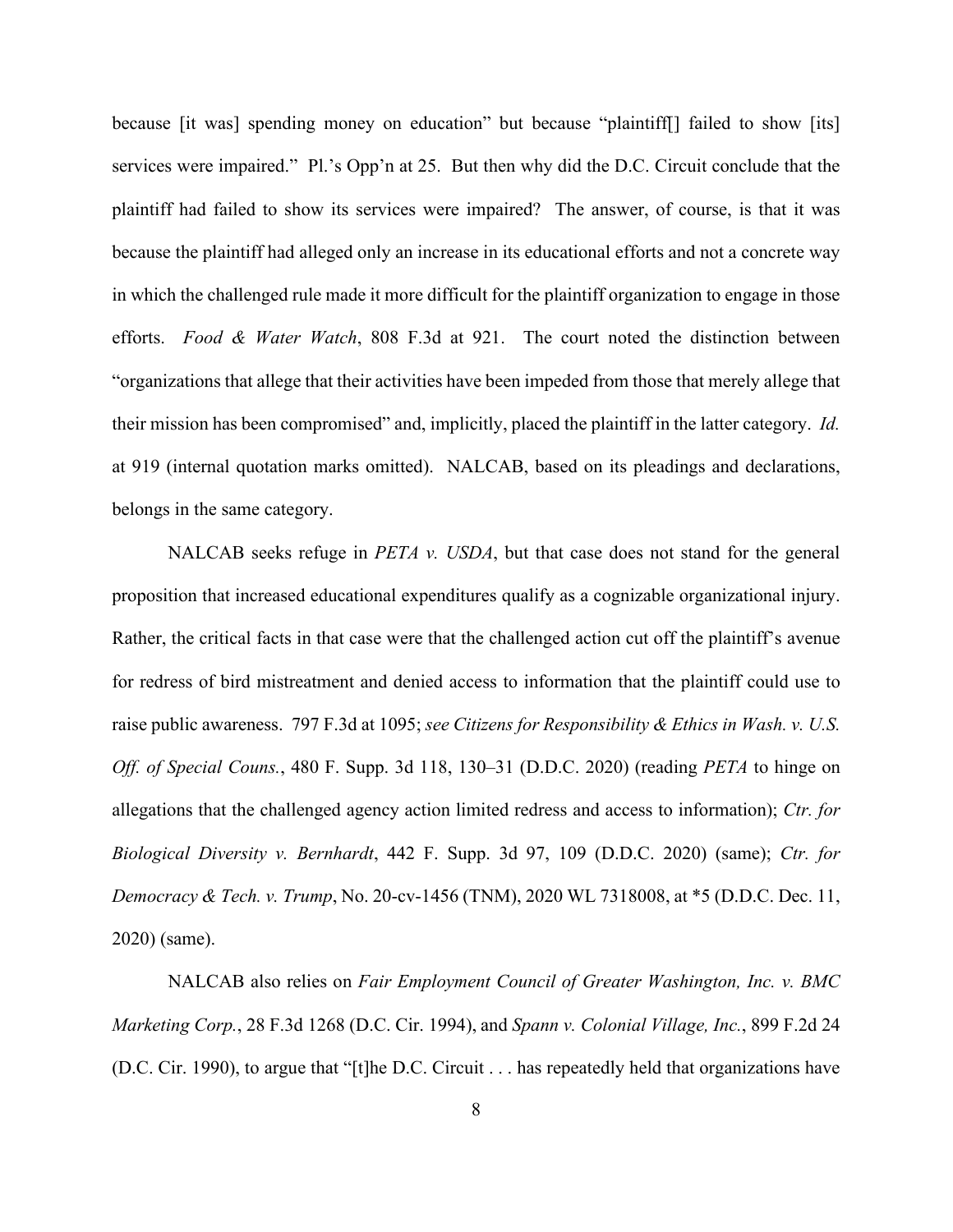standing to challenge actions that impair educational activities (and necessitate spending on educational activities to counteract such harm)." Pl.'s Opp'n at 23. But those cases involved private litigation challenging a defendant's civil rights practices. Court have consistently declined to extend their holdings to cases, as here, contesting government action. *See, e.g.*, *Nat'l Taxpayers Union*, 68 F.3d at 1434; *Food & Water Watch*, 808 F.3d at 920; *Nat'l Ass'n of Home Builders v. EPA*, 667 F.3d 6, 12 (D.C. Cir. 2011).

NALCAB has not pointed to another way in which the 2020 Repeal Rule perceptibly impairs its ordinary operations. It argues that, because of the 2020 Repeal Rule, it will have to offer trainings regarding consumer finance and financial coaching as well as technical support to its member organizations, but based on its description of its mission and programming, NALCAB will do that whether or not the 2020 Repeal Rule is in place. *See* First Am. Compl. ¶¶ 6, 8. The programming that NALCAB attempts to use to establish injury is "exactly what [it] always do[es]." *Env't Working Grp.*, 301 F. Supp. 3d at 172; *see also Ctr. for Democracy & Tech.*, 2020 WL 7318008, at \*4 ("[Plaintiff organization] cannot assert Article III standing by claiming that the activities that it would otherwise engage in now injure it."). The 2020 Repeal Rule does not require NALCAB to deviate in a "meaningful way from its standard programmatic efforts that existed before the Rule was promulgated." *Int'l Acad. of Oral Med. & Toxicology v. FDA*, 195 F. Supp. 3d 243, 259 (D.D.C. 2016). And ordinary expenditures, like those highlighted by NALCAB, do not constitute a cognizable injury. *See Nat'l Taxpayers Union*, 68 F.3d at 1434 ("[Plaintiff] cannot convert its ordinary program costs into an injury in fact . . . ."); *Int'l Acad. of Oral Med. & Toxicology*, 195 F. Supp. 3d at 259 (finding no cognizable injury where organization's activities were "not a diversion from, but rather a continuation of, [its] ordinary educational, advocacy, and training activities" (internal quotation marks omitted)); *Nat'l Ass'n of Home Builders*, 667 F.3d at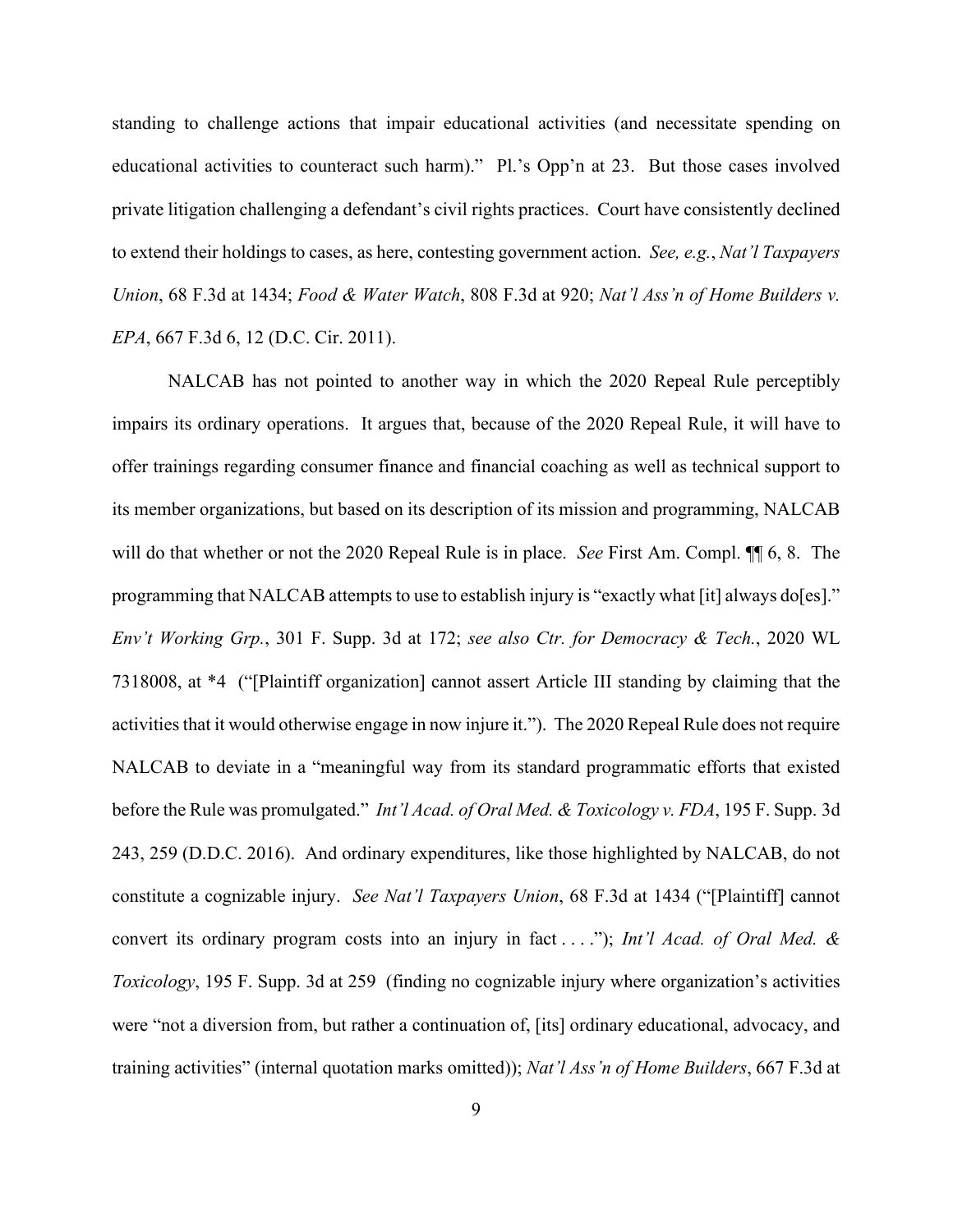12 (requiring "operational costs beyond those normally expended to carry out [the organization's] advocacy mission" (internal quotation marks omitted)).

NALCAB resists this line of cases, arguing that courts in this Circuit have found cognizable injuries where "clients or members of a community need *more* of an organization's resources" because of the challenged actions and urging this court to do the same here. Pl.'s Opp'n at 23. But the cases NALCAB cites do not support such a conclusion. As noted above, *Spann* and *Fair Employment Council* are limited to the private-litigation context. *Action Alliance of Senior Citizens of Greater Philadelphia v. Heckler* and *Whitman-Walker Clinic, Inc. v. Department of Health and Human Services*, like *Food & Water Watch* and unlike this case, involved challenges to regulations that denied the plaintiff organizations access to information and/or avenues of redress and so do not buttress NALCAB's position. 789 F.2d 931, 937 (D.C. Cir. 1986); 485 F. Supp. 3d 1, 21 (D.D.C. 2020) (finding cognizable injury where challenged rule would make patients not "fully transparent with" medical providers about medical histories and so impair medical providers' abilities to serve patients). Nor do *Capital Area Immigrants' Rights Coalition* and *Northwest Immigrant Rights Project* help NALCAB. The plaintiffs in those cases, organizations providing legal services to asylum applicants and immigrants, challenged rules that made applying for asylum and particular kinds of immigration status more difficult or costly. The plaintiff organizations were able to show that the increased costs would directly reduce their capacity and ability to provide legal services to their clients. *Cap. Area Immigrants' Rts. Coal. v. Trump*, 471 F. Supp. 3d 25, 38–39 (D.D.C. 2020); *Nw. Immigrant Rts. Project v. U.S. Citizenship & Immigr. Servs.*, 496 F. Supp. 3d 31, 41 (D.D.C. 2020). Their cognizable injuries were not premised, as here, merely on a desire to allocate resources to other organizational purposes. *See*  Garcia Decl. ¶¶ 26–27. Finally, in *Garnett v. Zeilinger*, 485 F. Supp. 3d 206 (D.D.C. 2020), the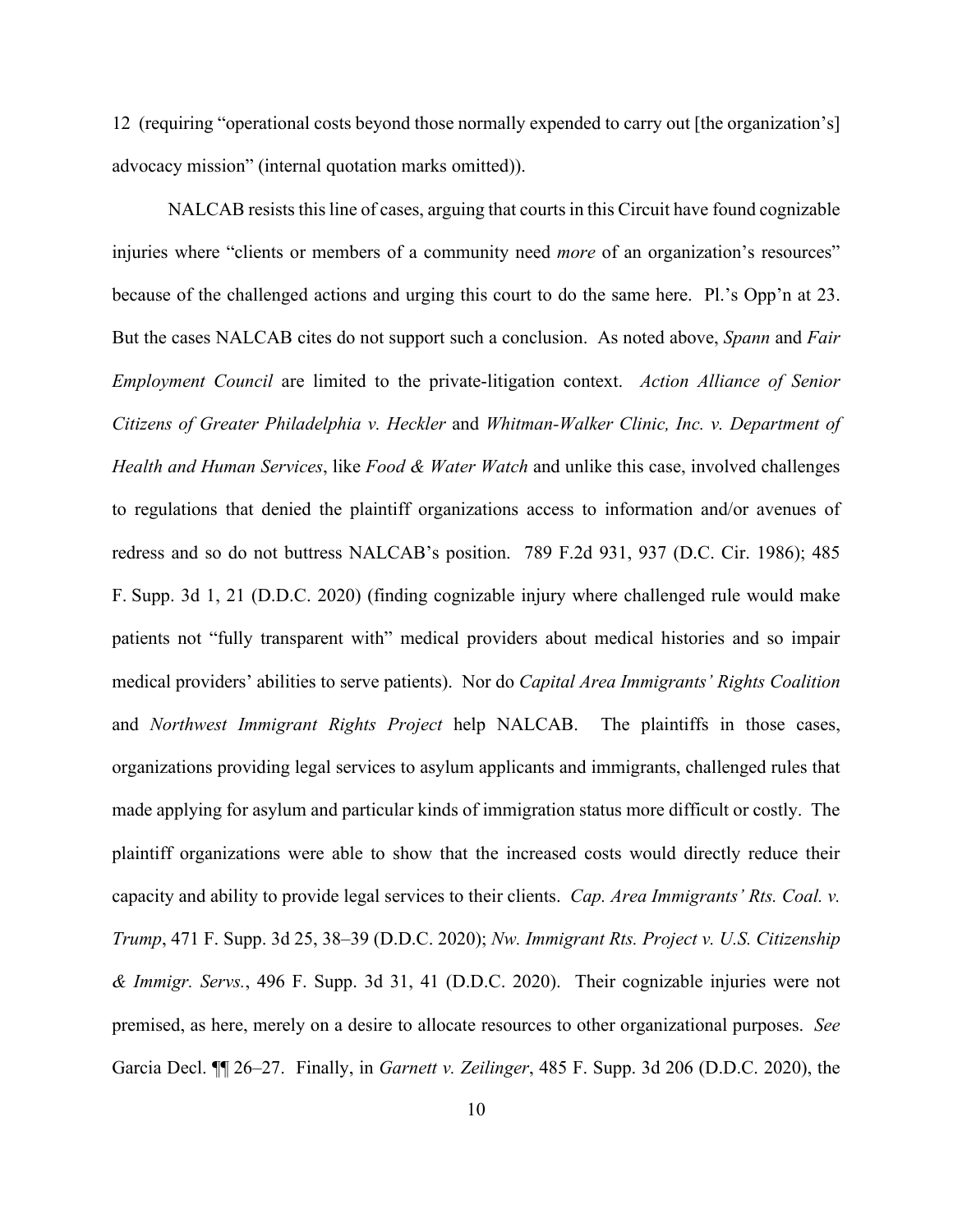court found that the challenged regulation inhibited the plaintiff organization's daily operations when it prompted a sharp, concrete increase in demand for all of the organization's services and tangible goods at the same time. *Id.* at 216–17. NALCAB is not in a comparable situation to the organizational plaintiff in *Garnett*.

In sum, NALCAB cannot escape the conclusion that, under this Circuit's current standing doctrine, its account of the 2020 Repeal Rule's effects does not amount to a cognizable organizational injury. Because NALCAB has not sufficiently alleged an injury to its interests, the court does not reach the second prong of the cognizable-injury inquiry. *Food & Water Watch*, 808 F.3d at 919.

#### **B.**

NALCAB separately asserts associational standing on behalf of its members. To establish associational standing, NALCAB must demonstrate (1) "that at least one member would have standing under Article III to sue in his or her own right"; (2) "that the interests it seeks to protect are germane to its purposes"; and (3) "that neither the claim asserted nor the relief requested requires that an individual member participate in the lawsuit." *Nat. Res. Def. Council v. EPA*, 489 F.3d 1364, 1370 (D.C. Cir. 2007); *see Hunt v. Wash. State Apple Advert. Comm'n*, 432 U.S. 333, 343 (1977). Here, only the first requirement is disputed. NALCAB asserts that one of its members, Mission Economic Development Agency ("MEDA"), itself has organizational standing; therefore, the court conducts the same inquiry with respect to MEDA as it has regarding NALCAB's organizational standing. The court concludes that MEDA, like NALCAB, has not adequately demonstrated injury to its interests to establish an organizational injury.

MEDA is a nonprofit organization that "works to advance a national equity movement by building Latino prosperity, community ownership, and civic power." First Am. Compl. 19.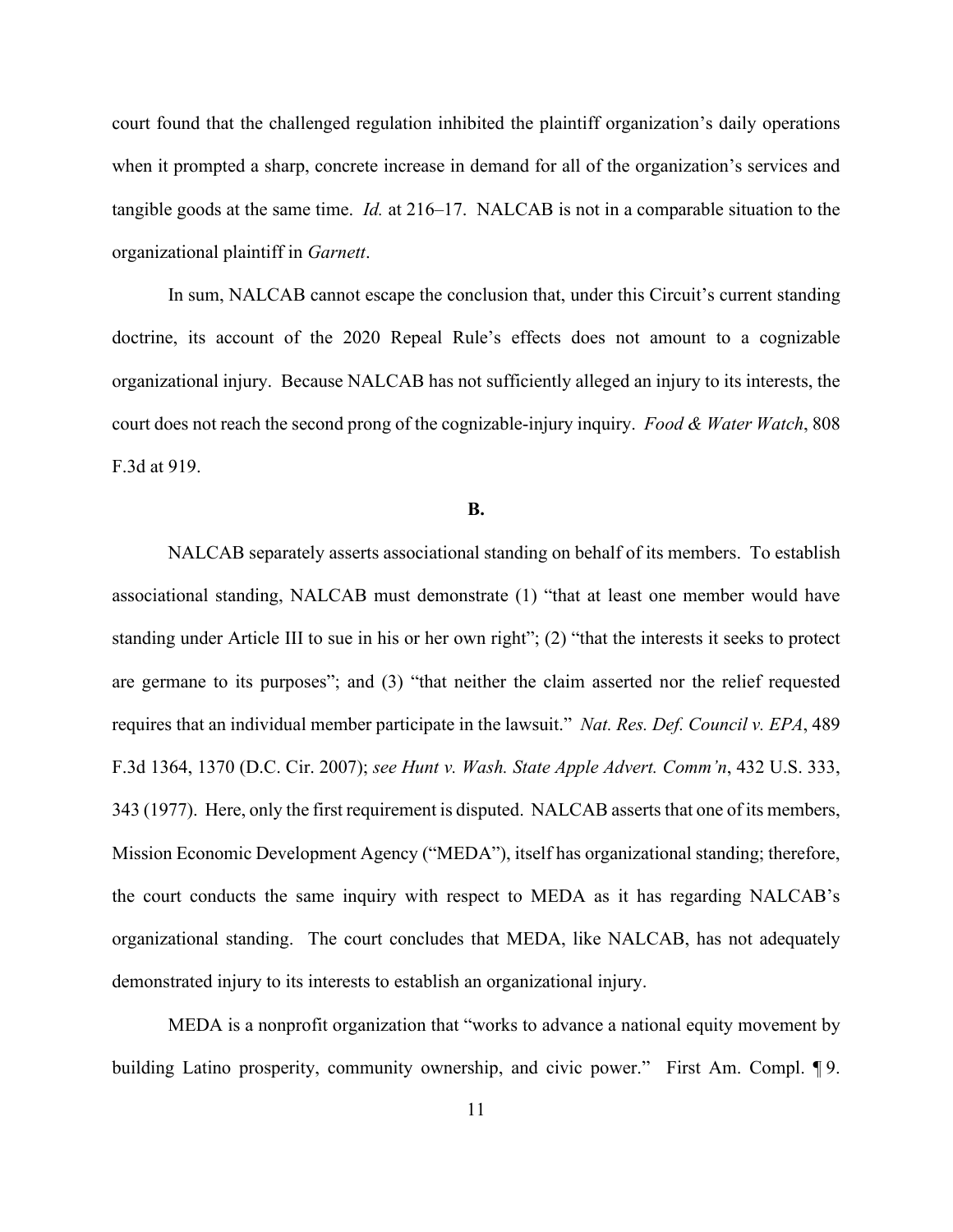It seeks to help "Latino families ... thriv[e] economically," and to that end, it "offers free programs that include one-on-one financial coaching for clients," including those with unaffordable payday loans. *Id.* NALCAB argues that MEDA has a cognizable injury stemming from the 2020 Repeal Rule because it "caus[es] more MEDA clients to need more financial coaching than they would otherwise" and so perceptibly impairs the organization's work and injures its interests. Pl.'s Opp'n at 14. More specifically, the 2020 Repeal Rule, by allowing nounderwriting lending, leads MEDA clients to be "trapped in multiple" loans that require "more coaching than a single loan or an underlying budget shortfall." *Id.* These clients "also need extra coaching to address reborrowing cycles and the urgent risk of payday lenders seeking to debit their bank accounts of needed funds." *Id.* A declaration from MEDA states that "MEDA estimates that financial capability coaching clients stuck in unaffordable payday loans need, on average, three more weekly coaching sessions than typical clients without unaffordable payday loans." Pl.'s Opp'n, Decl. of Luis Granados, ECF No. 35-2, ¶ 15.

MEDA's asserted injury is subject to the same shortcomings as NALCAB's. The claimed injury to MEDA's interests is effectively an increased demand for its services and a reallocation of resources to meet that demand, but these services are a continuation of the same services MEDA would provide absent the 2020 Repeal Rule. For the reasons described above, such allegations are insufficient. NALCAB has identified nothing about the 2020 Repeal Rule that makes MEDA's activities more difficult; lacking such an impairment, MEDA asserts only a frustration of its purpose, which cannot support standing. *See Food & Water Watch,* 808 F.3d at 921; *Ctr. for Responsible Sci.*, 809 F. App'x at 12. NALCAB premises much of its argument as to MEDA on the assertion that clients trapped in unaffordable payday loans require on average three more weekly coaching sessions than other clients. *See* Pl.'s Opp'n at 14–15. But allowing an